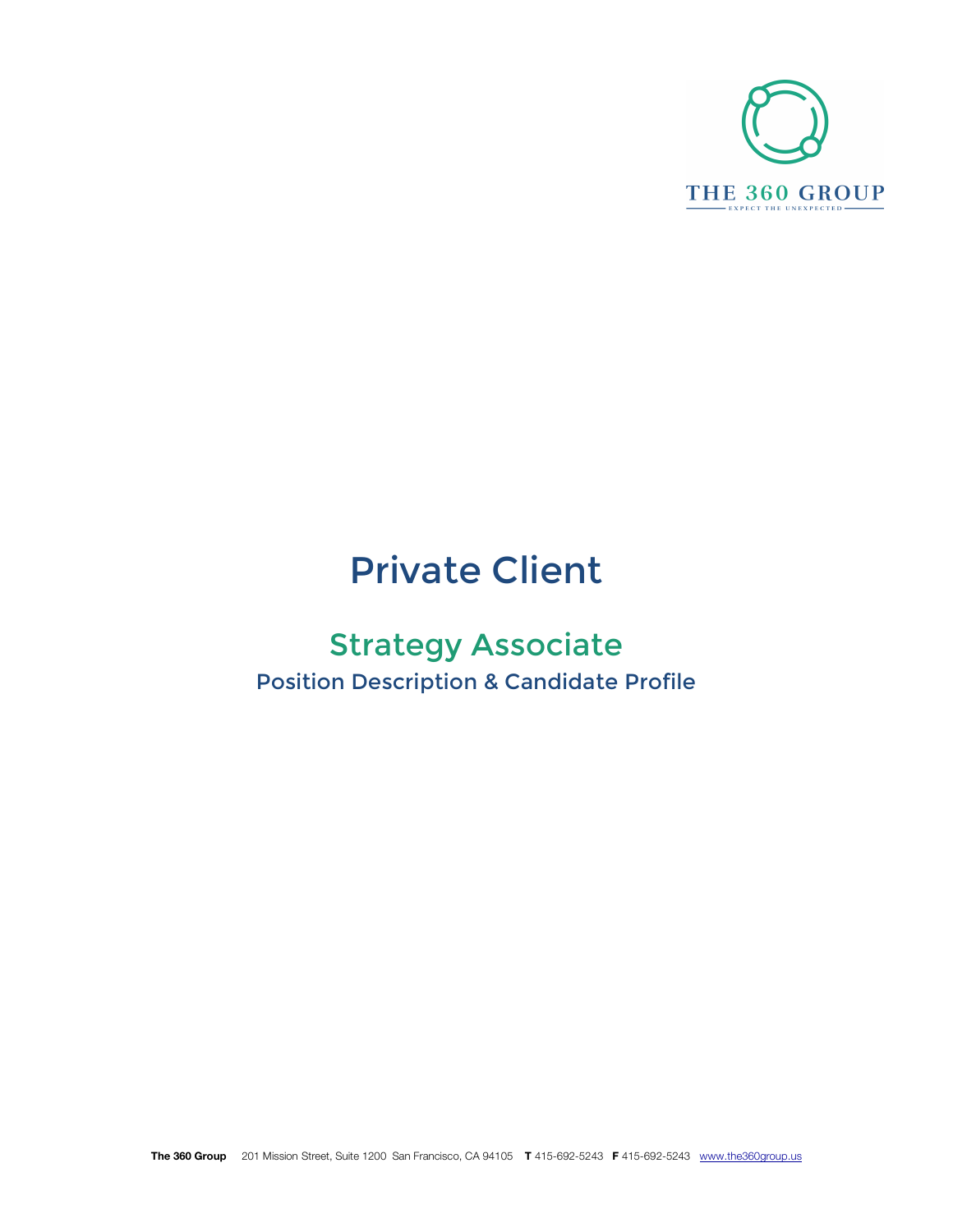# Strategy Associate

### **Location**

Flexible within the United States; eventual headquarters expected to be in San Francisco Bay Area, New York, or Washington D.C.

### **Reports to**

Chief of Staff (interim); Vice President, Programs and Strategy

### **Our Client**

This new foundation builds and supports solutions at the intersection of climate change and community priorities, focusing on efforts and initiatives that draw connections between urgent local and community-based issues—including housing, transportation, food security, and more—and the health of our planet. The foundation is especially eager to partner with communities that are already enduring severe impacts of climate change and that deserve a central place in solutions. The organization prioritizes representation, diversity, equity, and inclusion in all facets of its work.

Unlike most philanthropies, this foundation will spend down its assets—more than \$3 billion—over the next 10-15 years, a decision that empowers it to support not only sensible and pragmatic solutions but also daring bets and breakthroughs that can alter the trajectory of the climate crisis and unlock a new and better future for humanity.

This foundation strives to do things differently, to be entrepreneurial and innovative, and to be inclusive to a wide range of potential grant partners. The foundation's Strategy team is responsible for mobilizing the organization's philanthropic funding to create the greatest impact at the intersection of climate and community. In its operating model, however, this is not a traditional grantmaking team. The foundation does its work in deep collaboration with field experts and advisors, as it is essential that the foundation's strategy is developed not in conference rooms but out in the world, informed by the lived experiences and innovative ideas of the people most directly impacted by the problems the foundation seeks to address. Specifically, the foundation will convene experts from a variety of disciplines who are close to communities – their experiences, and their solutions.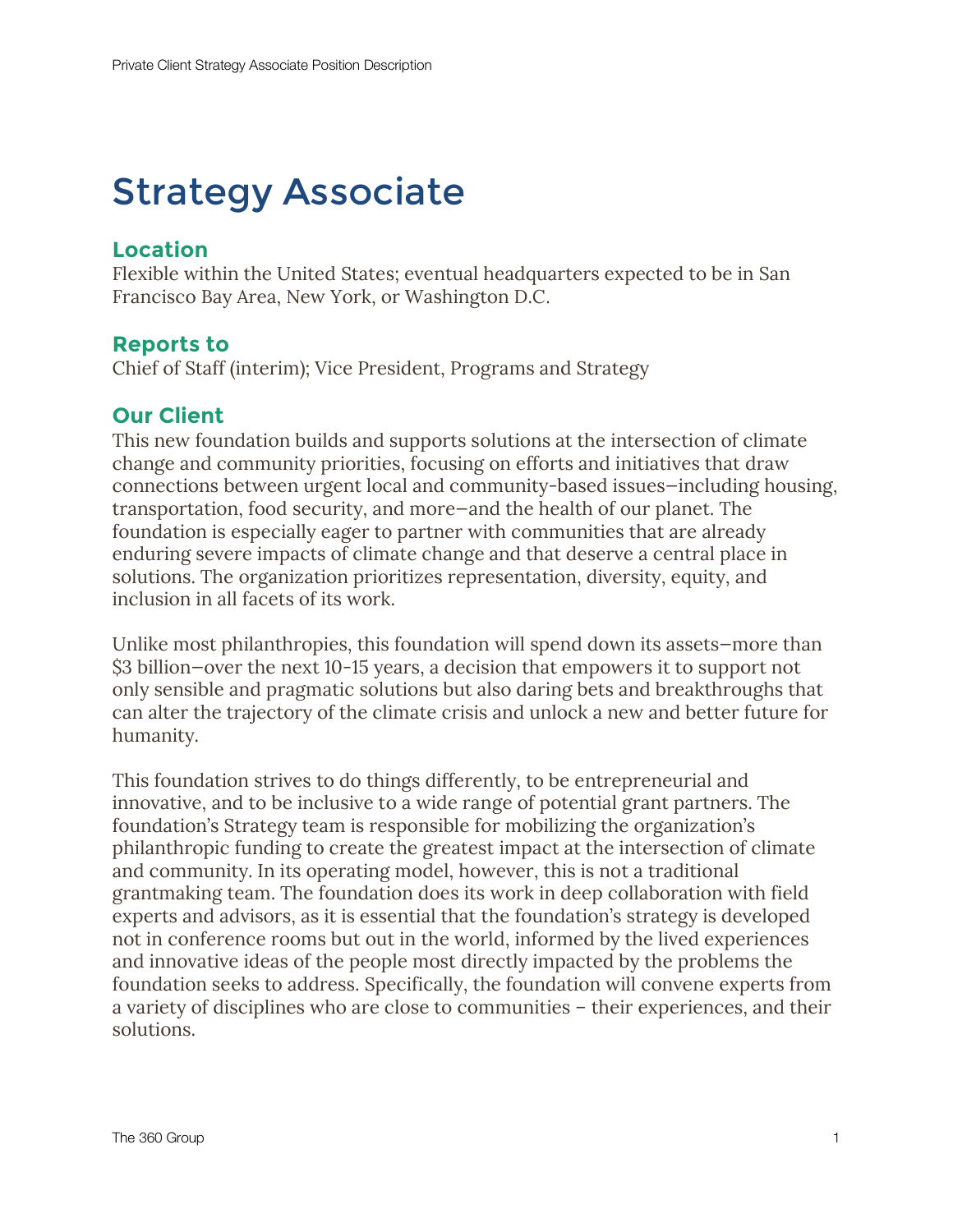# **Position Responsibilities**

In order to execute against its ambitious goals, the foundation seeks to bring on a Strategy Associate. This new role will work closely and collaboratively with the entire Strategy team. They will eventually report to the future Vice President of Strategy, once that role is filled. In the interim, they will report to the Chief of Staff.

More specifically, the Strategy Associate will:

- Support Strategy Directors in curating and supporting an ecosystem of community experts and advisors to develop new philanthropic strategies, programs, and grants
- Conduct research and landscape analysis in support of strategy development
- Contribute to due diligence on potential grants consistent with the foundation's strategies, including participating in diligence meetings and calls, analyzing information, evaluating for alignment and success potential, summarizing findings, and writing recommendations
- Help to provide support and connectivity to grant partners, including responding to their questions and proactively identifying connections or collaboration opportunities
- Contribute to team systems and processes, including knowledge management, learning and evaluation, data entry, and team operations
- Contribute to the success of the foundation as a whole; as a startup team with ambitious goals, all staff members will take on additional projects and responsibilities as needs or opportunities emerge

# **Profile of the Successful Candidate**

To be successful, the Strategy Associate will need strong analytical and synthesis skills, combined with interpersonal skills that prioritize honest communication, integrity, the ability to thrive in a start-up environment, and the ability to translate complex issues into executable steps. An innovative and collaborative approach to problem-solving will also be important.

Location is flexible within the United States. While a majority of the foundation's team is based in the San Francisco Bay Area, the foundation is seeking the best candidates for its open roles no matter where in the United States they are based. That said, the foundation highly values in-person time for team building and collaboration. As such, team members not based in the area of the foundation's eventual headquarters – most likely in the San Francisco Bay Area, New York City, or Washington, D.C. - will be expected to travel regularly (~25% of their working time) to the foundation's headquarters. Team members will also be expected to travel for conferences, site visits, and so forth.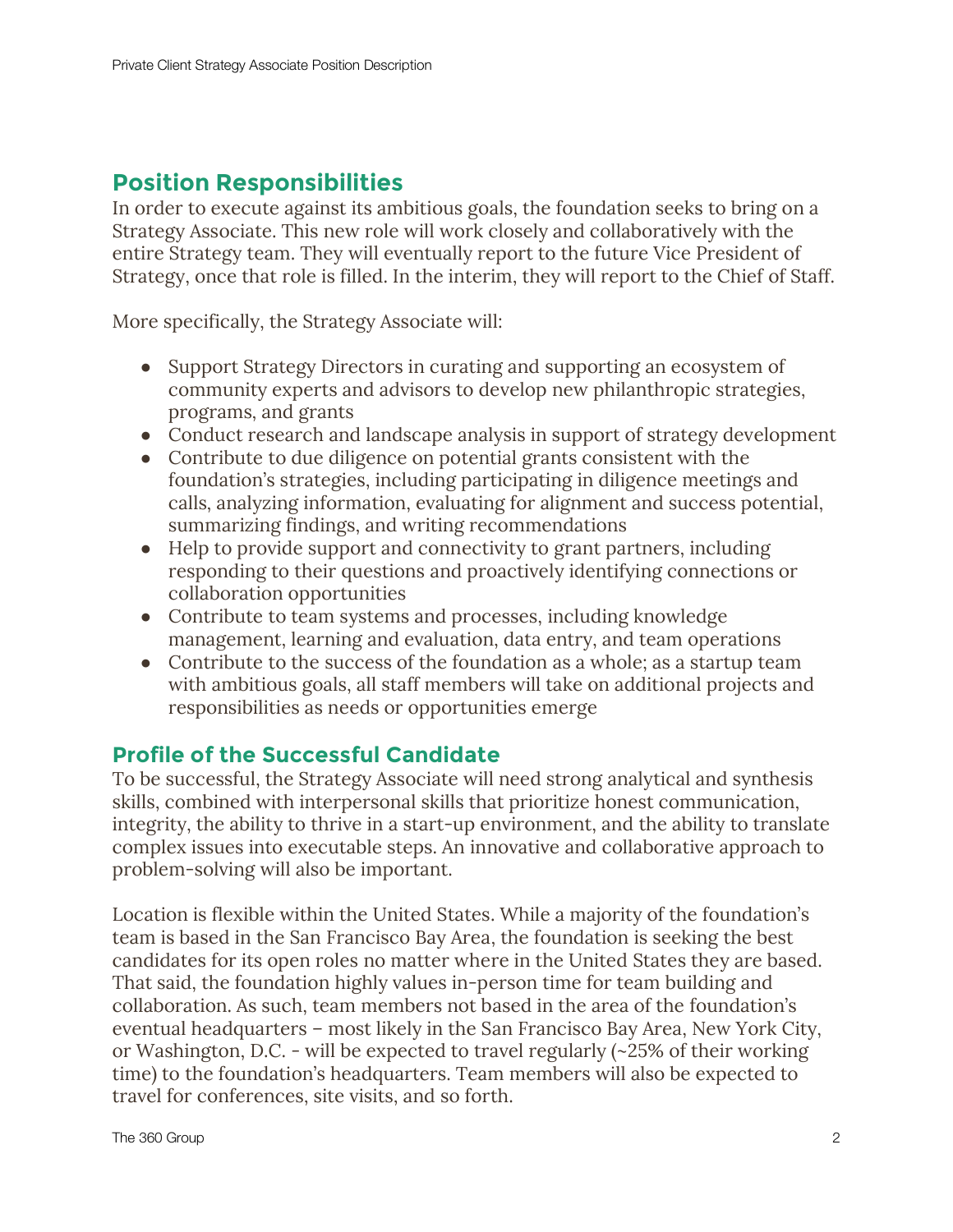More specifically, the foundation seeks a professional who has:

- Passion for solving climate change *and* for meeting communities where they are and addressing their immediate needs and priorities
- Two to five years of relevant experience building climate solutions or working with communities to respond to their priorities; a combination of both would be ideal
- Experience in at least one related field or system, such as energy, transportation, the built environment, food systems, policy advocacy, community organizing, or power building; however, the strongest candidates will be able  $-$  and excited  $-$  to work across all fields or systems
- Commitment to  $-$  and ideally, experience in  $-$  incorporating diverse, frontline perspectives and considerations of equity into strategic decisionmaking
- Excellent research and analysis skills
- Excellent written and verbal communication skills
- Strong interpersonal and relationship building skills
- Ability to synthesize research by experts with on-the-ground experience
- Comfort in fast-moving, entrepreneurial, dynamic environments
- Ability to travel regularly

# **Start Timeframe**

We seek to have someone in place by Summer 2022.

# **Compensation**

This position offers a competitive salary and includes a comprehensive benefits package. *We actively welcome all candidates from a wide range of backgrounds who have the skills to fulfill this role – regardless of compensation history.*

# **To Apply**

All applications are held in strict confidence. Please submit your credentials and a letter of interest (specifically addressing your thoughts about supporting organizations working at the intersection of climate solutions and community priorities) through our private applicant portal to The 360 Group at:

https://the360group.us/portal/

Applications should be directed to the attention of Vincent Robinson, Managing Partner or Maureen Capitolo, Principal. Applications will be reviewed on a rolling basis. Earlier applicants may receive priority consideration. To be considered, The